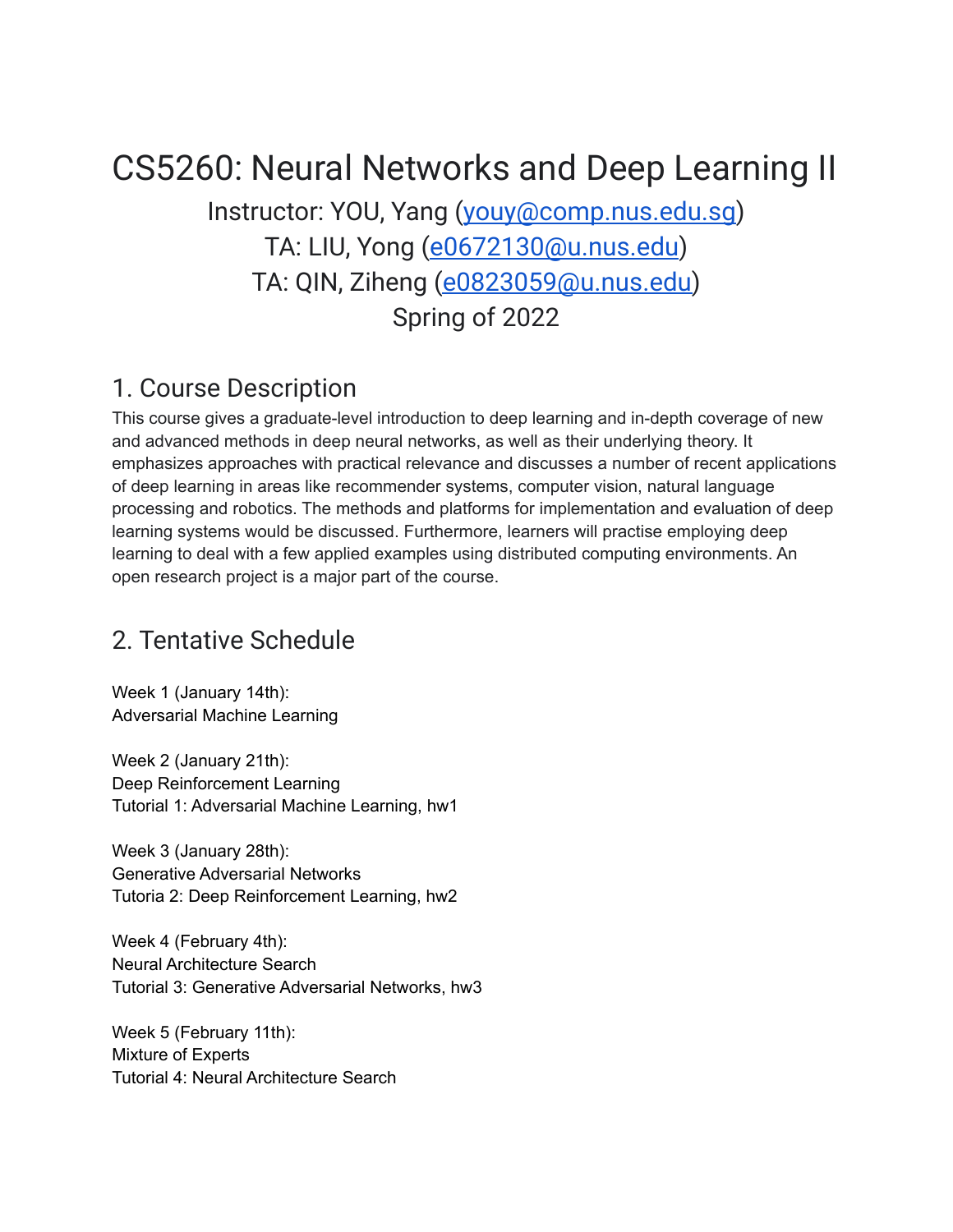Week 6 (February 18th): Contrastive Learning/Self-Supervised Learning Tutorial 5: Mixture of Experts

Week 7 (March 4th): Latest on Transformers: New Techniques after BERT Tutorial 6: Contrastive Learning/Self-Supervised Learning, hw4

Week 8 (March 11th): Advanced deep learning optimizers and convergence Tutorial 7: Latest on Transformers: New Techniques after BERT, hw5 Week 9 (March 18th): Distributed deep learning, TPU Pod, and Google's MLPerf results Tutorial 8: Advanced deep learning optimizers and convergence, hw6

Week 10 (March 25th): Distributed optimization: large-batch training Tutorial 9: guidance on final project

Week 11 (April 1st): Practical techniques to handle huge models

Week 12 (April 8th): Student presentation (5 minutes per team) or poster session

Week 13 (April 15th): Public holiday, no class

### 3. Evaluation and Grading

Weekly homework (40%)

Please form a team of 2-4 students for the final project

- 1. Each team gives a talk or presents a poster (20%)
- 2. Each team finishes a report (40%)

The workload can be reduced (depending on the feedback from the students)

- Homework requirement and deadline
	- **6** assignments (assigned on weeks 2, 3, 4, 7, 8, 9, due in one week). Each assignment will take two to four hours to finish for most students. Week 10, 11, 12 will be left to prepare the final report.
	- Every week, TA will give a brief introduction of assignments in the tutorial.